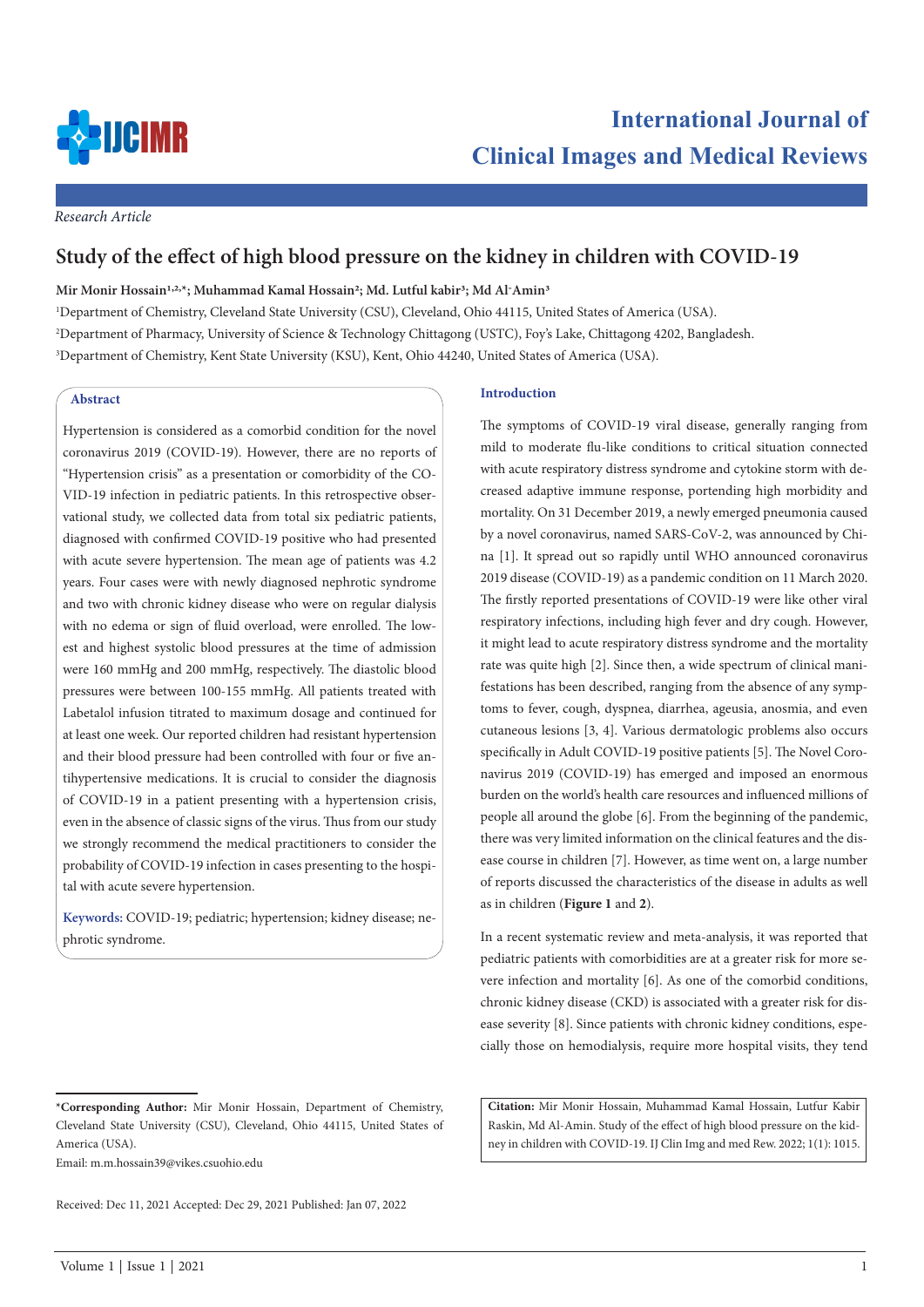to be at greater risk for acquiring the virus through contacts with infected people. There are many studies that reported hypertension as a comorbid condition for COVID-19 infection [9]. However, to our knowledge, there are no reports of hypertension crisis as a comorbidity or a presentation sign of COVID-19 infection. Here, we have reported six pediatric patients with renal diseases presenting with hypertension crisis who had tested positive for COVID-19 or had evidence of the infection on Chest computed tomography (CT) imaging (**Figure 3** and **4**).



Figure 1: COVID-19 and hypertension-evidence and practical management.



**Figure 2:** The impact of COVID-19.



**Methods Figure 3:** Effect of COVID-19 on Kidney Disease Incidence and Management.

The pediatric cases with COVID-19 infection and severe hypertension admitted to a pediatric hospital from March 2020 to February 2021 were enrolled in this retrospective observational study. Confirmed cases defined by one or more of the following: a positive SARS-CoV-2 real-time polymerase chain reaction (RT-PCR) test from nasopharyngeal swab specimens, serological examinations using a commercially available enzyme-linked immunosorbent assay (ELISA) kit, and chest CT scan findings in favor of the infection. Hypertensive crisis eluci-



**Figure 4:** COVID-19-associated acute kidney injury: consensus report of the 25th Acute Disease Quality.

dated by an acute rise of blood pressure more than stage 2 cut-off with the potential risk of end-organ damage [10].

#### **Results**

Six confirmed SARS-CoV-2 cases with hypertensive crisis, were enrolled. The mean age of patients was 4.1 (range: 1-12) years. The clinical characteristics and laboratory data of the patients are shown in **Table 1.** Four cases with newly diagnosed nephrotic syndrome who were on prednisolone (2 mg/kg/day), experienced a rapid rise in blood pressure. The remaining two cases were suffered from stage 5 chronic kidney disease (CKD‐5) who were on regular hemodialysis (HD) or continuous ambulatory peritoneal dialysis (CAPD) with no edema or signs of fluid overload. Patient 5 and 6 were identical twins.

The lowest and highest systolic blood pressure at the time of admission was 160 mmHg and 200 mmHg, respectively. The diastolic blood pressures were between 100-155 mmHg. Five out of six patients had close-contacts with COVID-19 cases. All of the patients had normal or controlled blood pressure prior to admission. Three patients presented with fever, two out of which experienced other COVID-19 symptoms, such as respiratory distress and diarrhea. The remaining three cases presented with acute severe hypertension without any fever, respiratory or gastrointestinal symptoms. All patients treated with labetalol infusion titrated to maximum dosage and continued for at least one week and due to poor control of blood pressure, additional oral antihypertensive medications were added. On follow-up (**Table 2**), one patient who was on CAPD died following loss of consciousness and multi-organ dysfunction. The patient on HD got complicated with pericardial effusion, pancreatitis, and chronic diarrhea. All nephrotic syndrome patients were resistant to steroid and therefore went on renal biopsy and calcineurin inhibitor was started for massive proteinuria. All reported cases had resistant hypertension, and their blood pressure controlled with four or five antihypertensive medications.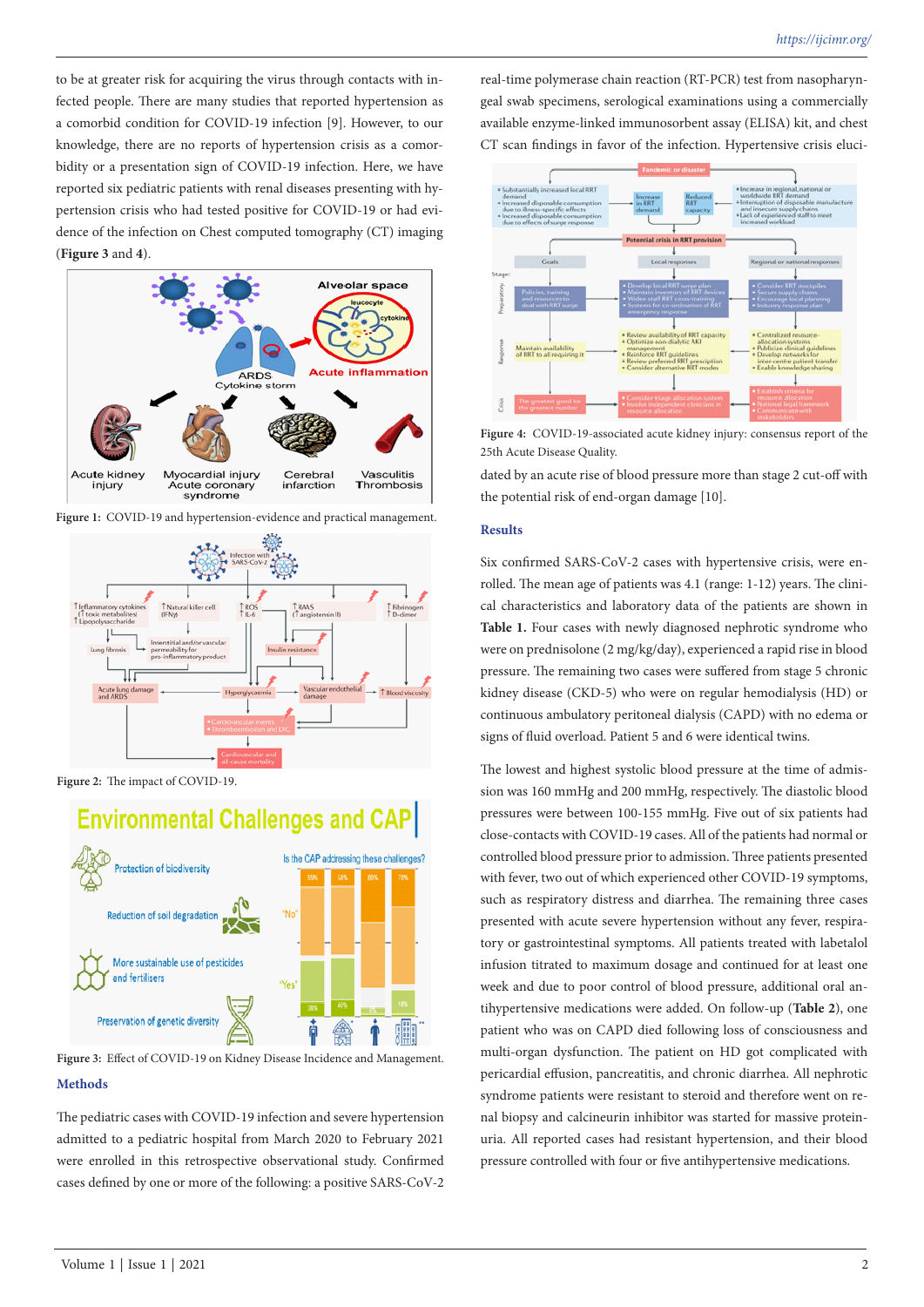**Table 1:** Clinical and laboratory characteristics of patients

|                                                         | Patient 1                                                                                   | Patient 2                                                                               | Patient 3                                                                            | Patient 4                                                                    | Patient 5                                                                       | Patient 6                                                                                                                     |
|---------------------------------------------------------|---------------------------------------------------------------------------------------------|-----------------------------------------------------------------------------------------|--------------------------------------------------------------------------------------|------------------------------------------------------------------------------|---------------------------------------------------------------------------------|-------------------------------------------------------------------------------------------------------------------------------|
| Clinical features                                       |                                                                                             |                                                                                         |                                                                                      |                                                                              |                                                                                 |                                                                                                                               |
| Age(y)                                                  | 3                                                                                           | 3                                                                                       | 12                                                                                   | $\mathbf{1}$                                                                 | 3                                                                               | 3                                                                                                                             |
| sex                                                     | Female                                                                                      | Male                                                                                    | Male                                                                                 | Female                                                                       | Male                                                                            | Male                                                                                                                          |
| Underlying condition                                    | Carnitine palmitoyl-<br>transferase 2 (CPT2) de-<br>ficiency and End-stage<br>renal disease | Nephrotic Syn-<br>drome                                                                 | End-stage renal<br>disease                                                           | Nephrotic<br>Syndrome                                                        | Nephrotic Syn-<br>drome                                                         | Nephrotic Syn-<br>drome                                                                                                       |
| Blood pressure on ad-<br>mission (mmHg)                 | 160/110                                                                                     | 170/100                                                                                 | 200/155                                                                              | 160/115                                                                      | 165/110                                                                         | 160/100                                                                                                                       |
| History of close-contact<br>with COVID-19 pa-<br>tients | (three weeks prior to<br>admission)                                                         | $+$<br>(two weeks<br>prior to admis-<br>sion)                                           |                                                                                      | $+$<br>(one week<br>prior to admis-<br>sion)                                 | (two week prior<br>to admission)                                                | (two week prior<br>to admission)                                                                                              |
| Presentation signs and<br>symptoms                      | tonic-clonic Seizure                                                                        | Generalized<br>edema, Fever,<br>Gross hema-<br>turia                                    | Fever, Respiratory<br>distress, Dyspnea                                              |                                                                              | fever, Diarrhea                                                                 | Tonic-clonic<br>seizure                                                                                                       |
| Imaging studies                                         | Brain MRI: Normal<br>Chest X-ray: Evidence of<br>pulmonary edema                            | Chest CT scan:<br>small subpleu-<br>ral ground-glass<br>patches in favor<br>of COVID-19 | Chest CT scan:<br>patchy peripheral<br>consolidations<br>in favor of CO-<br>$VID-19$ | Chest CT scan:<br>mild ground-<br>glass opacities<br>in favor of<br>COVID-19 | Chest CT scan:<br>Ground-glass<br>opacifications<br>in favor of CO-<br>$VID-19$ | Brain MRI: in<br>favor of PRES<br>syndrome<br>Chest CT scan:<br>Ground glass<br>opacifications<br>in favor of CO-<br>$VID-19$ |
| COVID-19 confirma-<br>tory tests                        | <b>Positive Anti-SARS-</b><br>CoV-2 IgM Ab                                                  | Positive<br>Anti-SARS-<br>CoV-2 IgM Ab,<br>Positive<br>Anti-SARS-<br>CoV-2 IgG Ab       | <b>Positive RT-PCR</b><br>for COVID-19                                               | Positive<br>Anti-SARS-<br>CoV-2 IgM Ab                                       |                                                                                 |                                                                                                                               |
| Extra-pulmonary<br>Complications                        | Fluctuations in<br>Consciousness,<br>Multi-organ dysfunction                                | none                                                                                    | Pericardial effu-<br>sion, Pancreatitis,<br>chronic Diarrhea                         | Chronic kid-<br>ney Disease                                                  | none                                                                            | none                                                                                                                          |
| Outcome                                                 | Death                                                                                       | Discharge                                                                               | Discharge                                                                            | Discharge                                                                    | Discharge                                                                       | Discharge                                                                                                                     |
| Laboratory tests                                        |                                                                                             |                                                                                         |                                                                                      |                                                                              |                                                                                 |                                                                                                                               |
| White blood cell count,<br>$\times 10^9\!/\!L$          | 18.1                                                                                        | 22.1                                                                                    | 22.8                                                                                 | 8.1                                                                          | 13.3                                                                            | 16.0                                                                                                                          |
| Lymphocyte, %                                           | 8                                                                                           | 22                                                                                      | 35                                                                                   | 30                                                                           | 28                                                                              | 22                                                                                                                            |
| Hemoglobin, g/dl                                        | 9.1                                                                                         | 8.3                                                                                     | 9.0                                                                                  | 7.5                                                                          | 13.6                                                                            | 12.3                                                                                                                          |
| Platelet, $\times 10^9/L$                               | 254                                                                                         | 898                                                                                     | 90                                                                                   | 509                                                                          | 641                                                                             | 671                                                                                                                           |
| C-reactive protein,<br>mg/L<br>$(normal range 0.0-6.0)$ | 108                                                                                         | $\sqrt{5}$                                                                              | 115                                                                                  | $\sqrt{2}$                                                                   | 12                                                                              | 31                                                                                                                            |
| Ferritin ng/ml                                          | 414                                                                                         | 442                                                                                     | 1050                                                                                 | 40                                                                           | 151                                                                             | 68                                                                                                                            |
| D-dimer µg/ml<br>$(normal range: 0.0-2.0)$              | $\overline{2}$                                                                              | $\sqrt{2}$                                                                              | $\overline{2}$                                                                       | $1.5\,$                                                                      | $2.5\,$                                                                         | $\epsilon$                                                                                                                    |
| Alanine aminotransfer-<br>ase, U/L                      | 18                                                                                          |                                                                                         | 25                                                                                   | 10                                                                           | 27                                                                              | 30                                                                                                                            |
| Creatinine, mg/dl                                       | 4.6                                                                                         | 1.4                                                                                     | 2.6                                                                                  | 1.8                                                                          | 0.4                                                                             | 0.5                                                                                                                           |

## **Table 2:** Administered drugs

|           | Patient 1                         | Patient 2                               | Patient 3                                  | Patient 4                      | Patient 5                                  | Patient 6                                  |
|-----------|-----------------------------------|-----------------------------------------|--------------------------------------------|--------------------------------|--------------------------------------------|--------------------------------------------|
| Labetalol | (Maximum<br>dose:<br>$3$ mg/kg/h) | (Maximum dose:<br>$2.5 \text{ mg/kg/h}$ | (Maximum<br>dose:<br>$2.5 \text{ mg/kg/h}$ | (Maximum dose:<br>$3$ mg/kg/h) | (Maximum<br>dose:<br>$2.5 \text{ mg/kg/h}$ | (Maximum<br>dose:<br>$2.5 \text{ mg/kg/h}$ |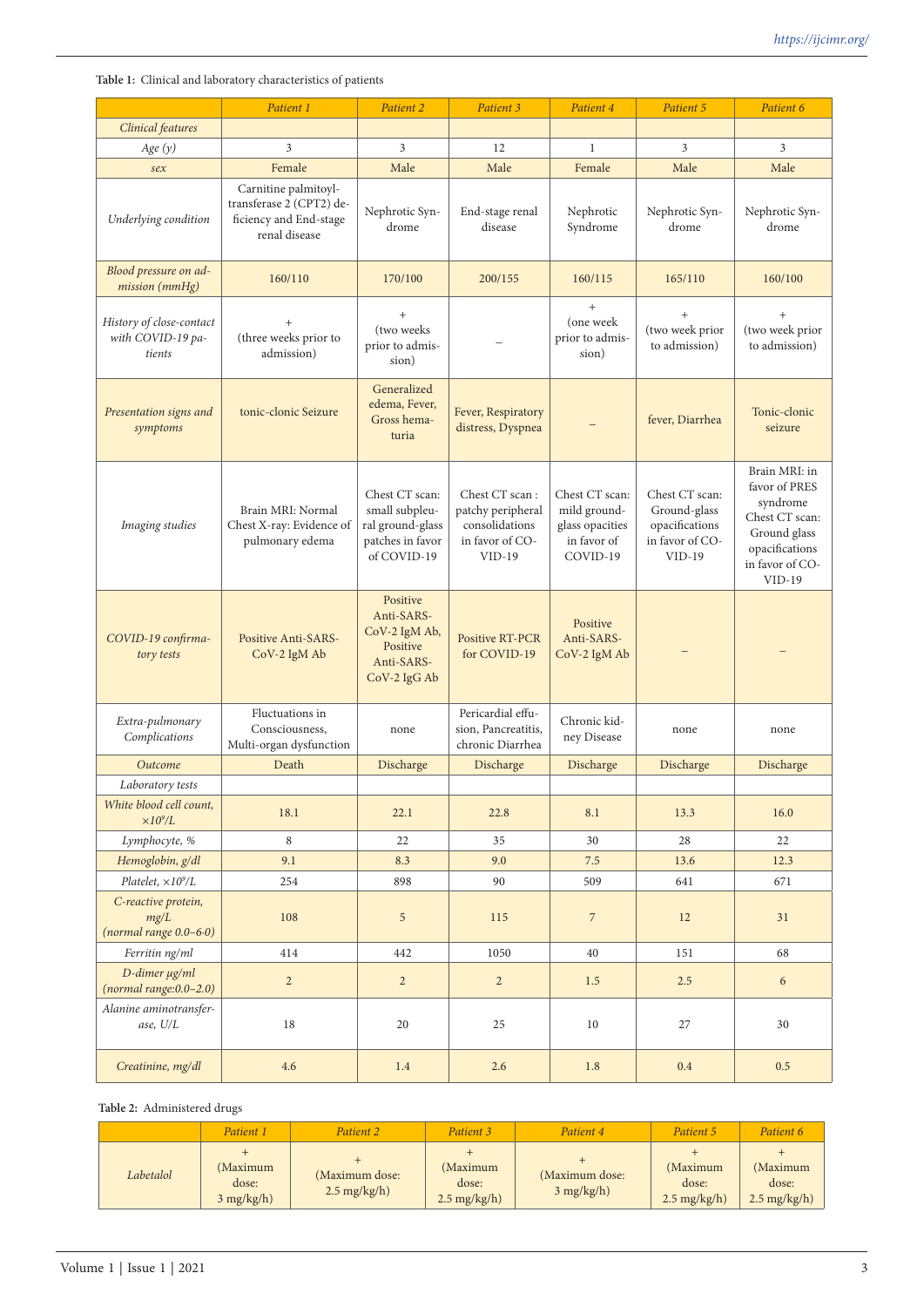| Angiotensin-<br>converting en-<br>zyme (ACE)<br>inhibitors | $+$                        | $+$                 | ٠                                                                        | $+$                | $+$                       | $^{+}$                           |
|------------------------------------------------------------|----------------------------|---------------------|--------------------------------------------------------------------------|--------------------|---------------------------|----------------------------------|
| Angiotensin II<br>receptor blockers<br>(ARBs)              | $+$                        |                     | $\qquad \qquad +$                                                        | $+$                | $+$                       |                                  |
| Beta-blockers                                              | $+$                        |                     | $+$                                                                      | $+$                | ٠                         | $\overline{a}$                   |
| Calcium channel<br>blockers (CCB)                          | $+$                        | $+$                 | $\begin{array}{c} + \end{array}$                                         | $+$                | $+$                       | $\begin{array}{c} + \end{array}$ |
| Furosemide                                                 |                            | $+$                 |                                                                          | $+$                | $+$                       | $+$                              |
| Additional anti-<br>hypertensive drugs                     | Hydralazine,<br>Terazosin  | Hydrochlorothiazide | Terazosin,<br>Clonidine                                                  | Prazosin           |                           |                                  |
| Anti-microbial<br>and COVID-19<br>treatment                | Ceftriaxone,<br>Vancomycin | none                | Meropenem,<br>piperacillin-<br>tazobactam,<br>Teicoplanin,<br>Remdesivir | Hydroxychloroquine | Meropenem,<br>Teicoplanin | Ceftriaxone                      |

#### **Discussion**

Herein, we have reported six pediatric cases, presented to hospital with hypertension crisis, without signs of fluid overload and mostly without any classic symptoms of COVID-19, who tested positive for the virus or had evidence of the infection on chest CT imaging. Based on published articles, hypertension has been identified as one of the most prevalent comorbidities in COVID-19 [9, 11]. However to this date, there is no report of "Hypertension crisis" as a presenting sign or comorbid condition of the infection and it is crucial to consider this diagnosis in a patient presenting with a severe rise in blood pressure even in the absence of classic signs of the virus. The importance of this consideration is the initiation of the proper isolation of the patient in the hospital so that other patients who have been admitted for noninfectious causes are kept safe from catching the virus (**Figure 5**). It was showed that, renal and cardiovascular complications were the second and third most prevalent manifestations of COVID-19 infection in children, respectively [12]. Again there might be a cause-and-effect correlation between hypertension and COVID-19 infection [13]. From renal manifestations, acute kidney injury, uremia, and hematuria were the most frequent complications of SARS-CoV-2 infection in children.



**Figure 5:** Risk factors for developing severe COVID-19 in China: an analysis of disease surveillance data.

#### **Conclusion**

Hypotension, shock, and tachycardia were some of the cardiovascular features of the disease. Three of our cases presented with hypertension crisis without any other symptoms of viral infection and surprisingly diagnosed with COVID-19 during the laboratory workup or CT scan. However, whether the virus itself can cause exacerbation of hypertension or not, is yet unknown, and more comprehensive studies are needed to identify this correlation. Most of our patients had not developed severe COVID-19 symptoms, and the reason for their admission was hypertension crisis, and after controlling the blood pressure, they were discharged from the hospital, except for one patient who developed encephalopathy and multi-organ dysfunction and unfortunately passed away. In conclusion, we recommend the medical practitioners to consider the probability of COVID-19 infection in cases presenting to the hospital with hypertension crisis, especially those with controlled blood pressure followed by this acute presentation, and to maintain proper testing and isolation to protect other patients from the disease.

### **Declarations**

#### **Ethics approval and consent to participate:**

• Very initially, written informed consents were obtained from the parents.

• This whole study adhered to the tenets of the Declaration of Helsinki and was approved by the ethics committee.

**Consent for publication:** Written informed consents were obtained from the parents.

**Availability of data and materials:** The datasets used in the current study are available upon reasonable request.

**Competing interests:** The authors declare no conflicts of interest relevant to this manuscript.